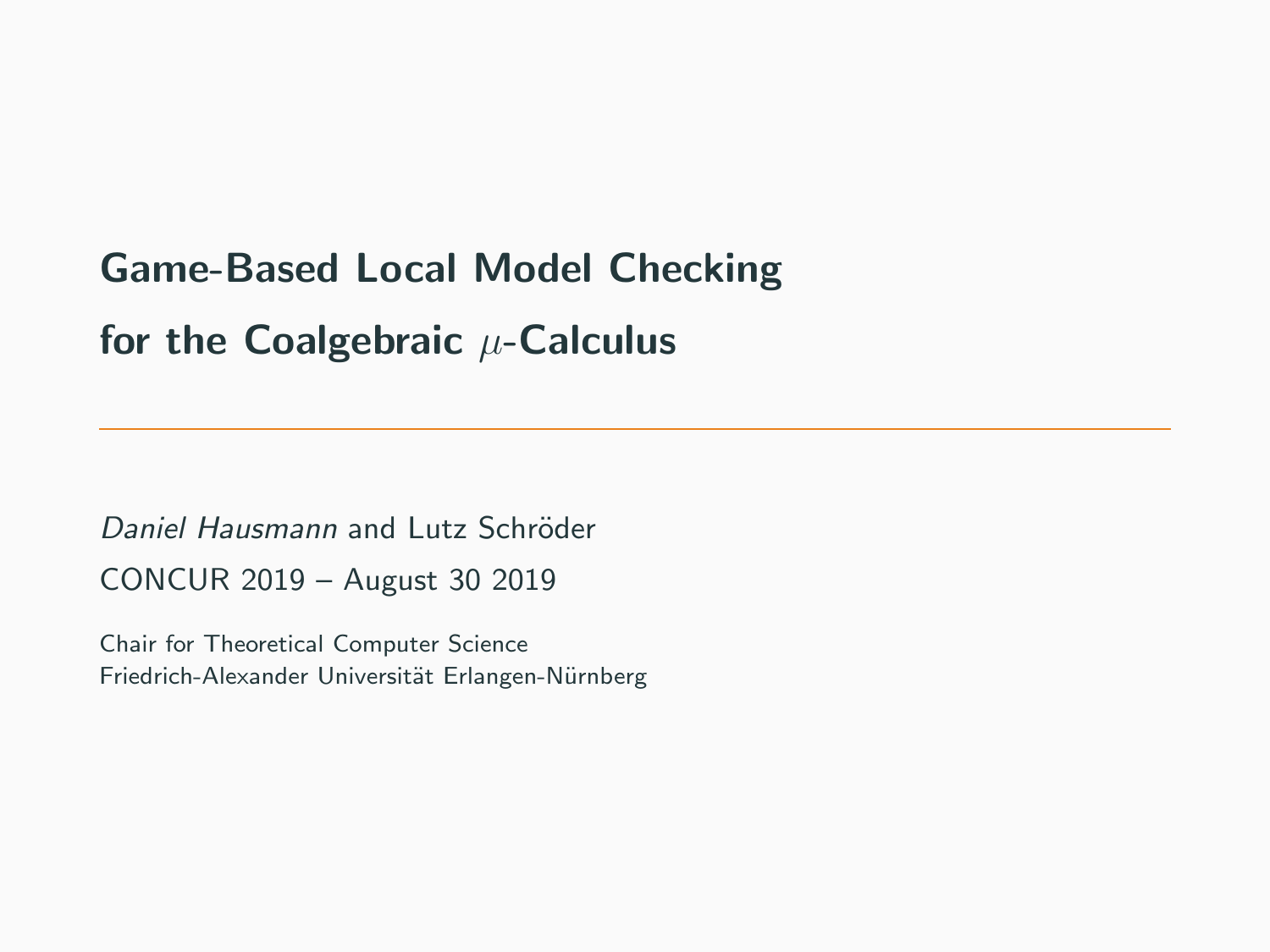### Model Checking for  $\mu$ -Calculi

- $\triangleright$  Model checking for the  $\mu$ -calculus = solving parity games.
- $\triangleright$  Coalgebraic  $\mu$ -calculus [Cîrstea et al., 2011] instantiates to e.g. standard, graded, probabilistic, alternating-time  $\mu$ -calculi.
- $\triangleright$  Model checking coalgebraic  $\mu$ -calculus can be reduced to solving parity games, incurring exponential blowup [Cîrstea et al., 2011].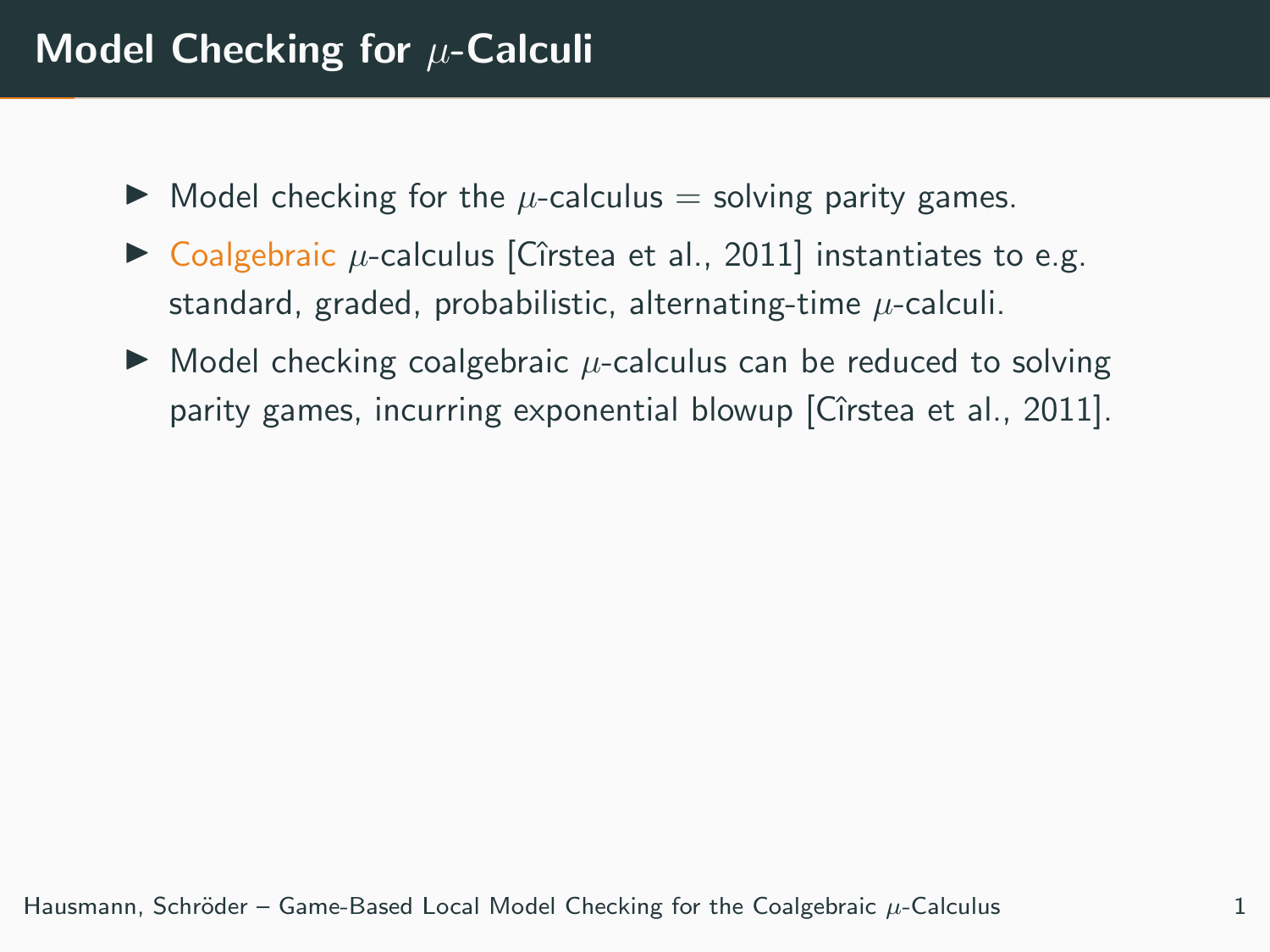- $\blacktriangleright$  Model checking for the  $\mu$ -calculus = solving parity games.
- $\triangleright$  Coalgebraic  $\mu$ -calculus [Cîrstea et al., 2011] instantiates to e.g. standard, graded, probabilistic, alternating-time  $\mu$ -calculi.
- $\triangleright$  Model checking coalgebraic  $\mu$ -calculus can be reduced to solving parity games, incurring exponential blowup [Cîrstea et al., 2011].

#### We show:

- $\triangleright$  For the monotone, alternating-time and graded (unary coding of grades)  $\mu$ -calculi, exponential blowup can be avoided.
- $\triangleright$  Model checking for the coalgebraic  $\mu$ -calculus is in NP ∩  $\text{co-NP}$ .
- $\triangleright$  Fixpoint iteration algorithm for parity games can be adapted to solve coalgebraic parity games, yielding bound  $\mathcal{O}(p \cdot n^{\frac{d}{2}})$ .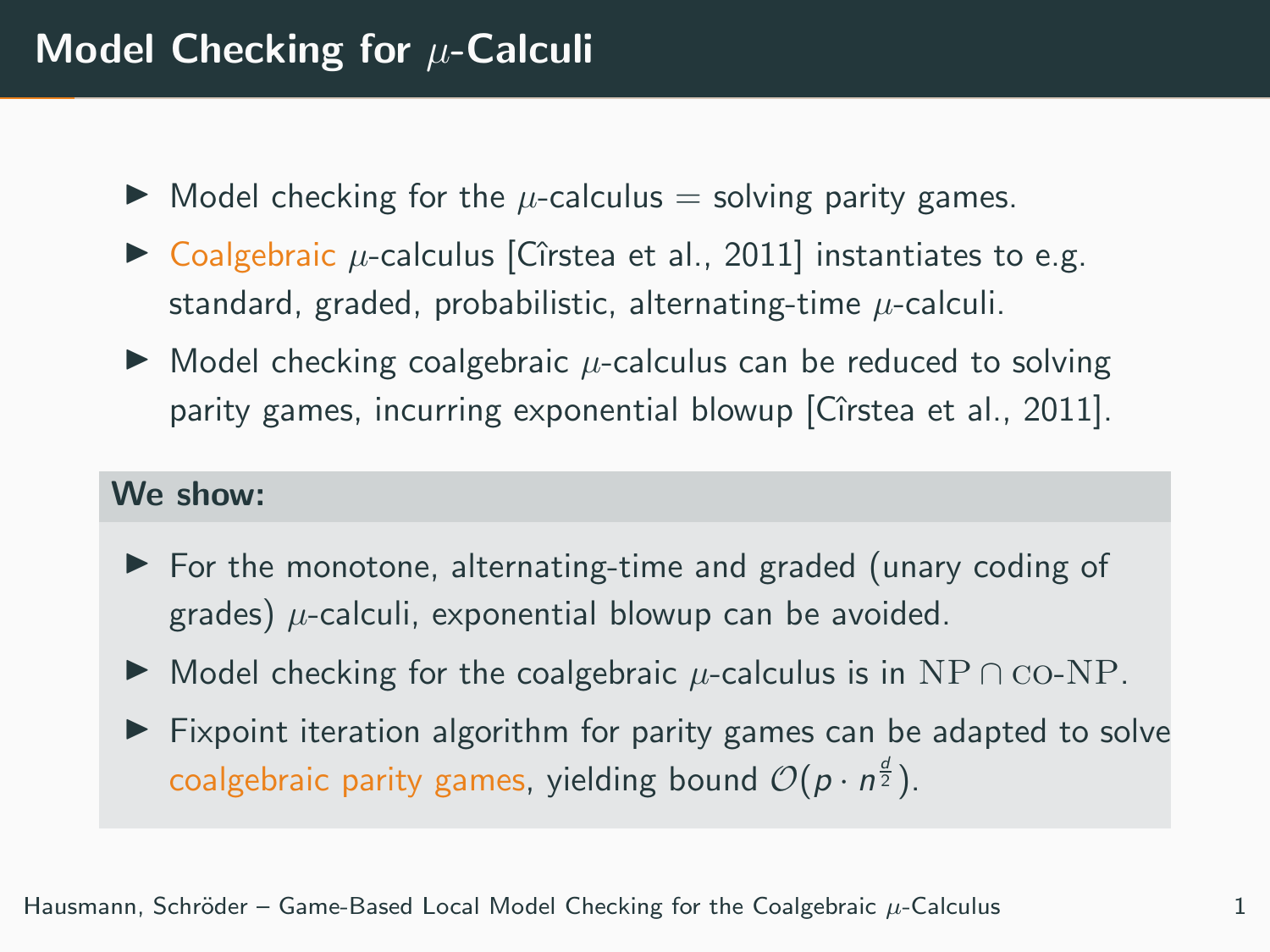### Model Checking for the  $\mu$ -Calculus, example



Player Eloise wins node  $(x, \psi)$  if and only if  $\psi$  is satisfied at x.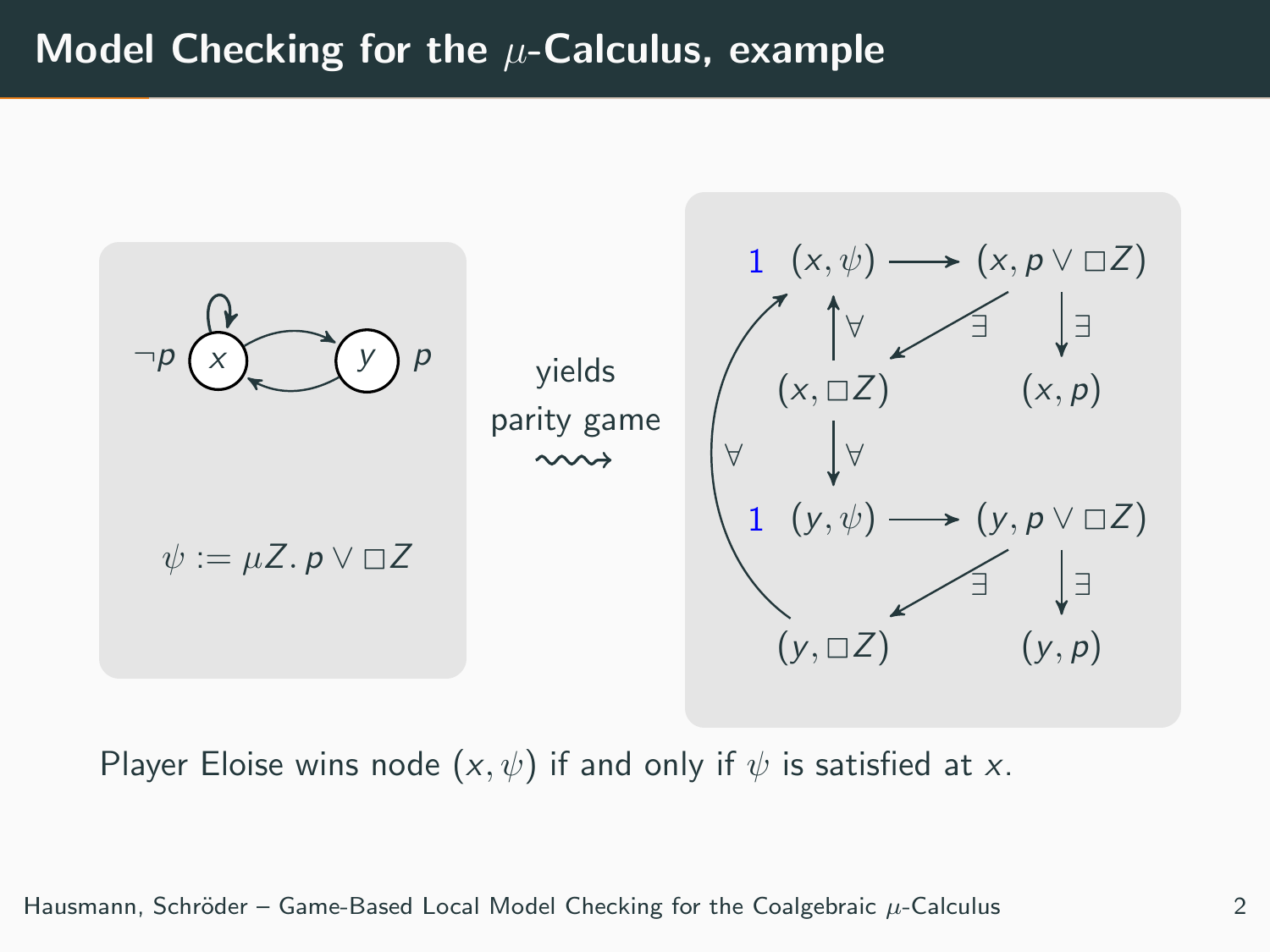### Model Checking for the  $\mu$ -Calculus, example



Player Eloise wins node  $(x, \psi)$  if and only if  $\psi$  is satisfied at x.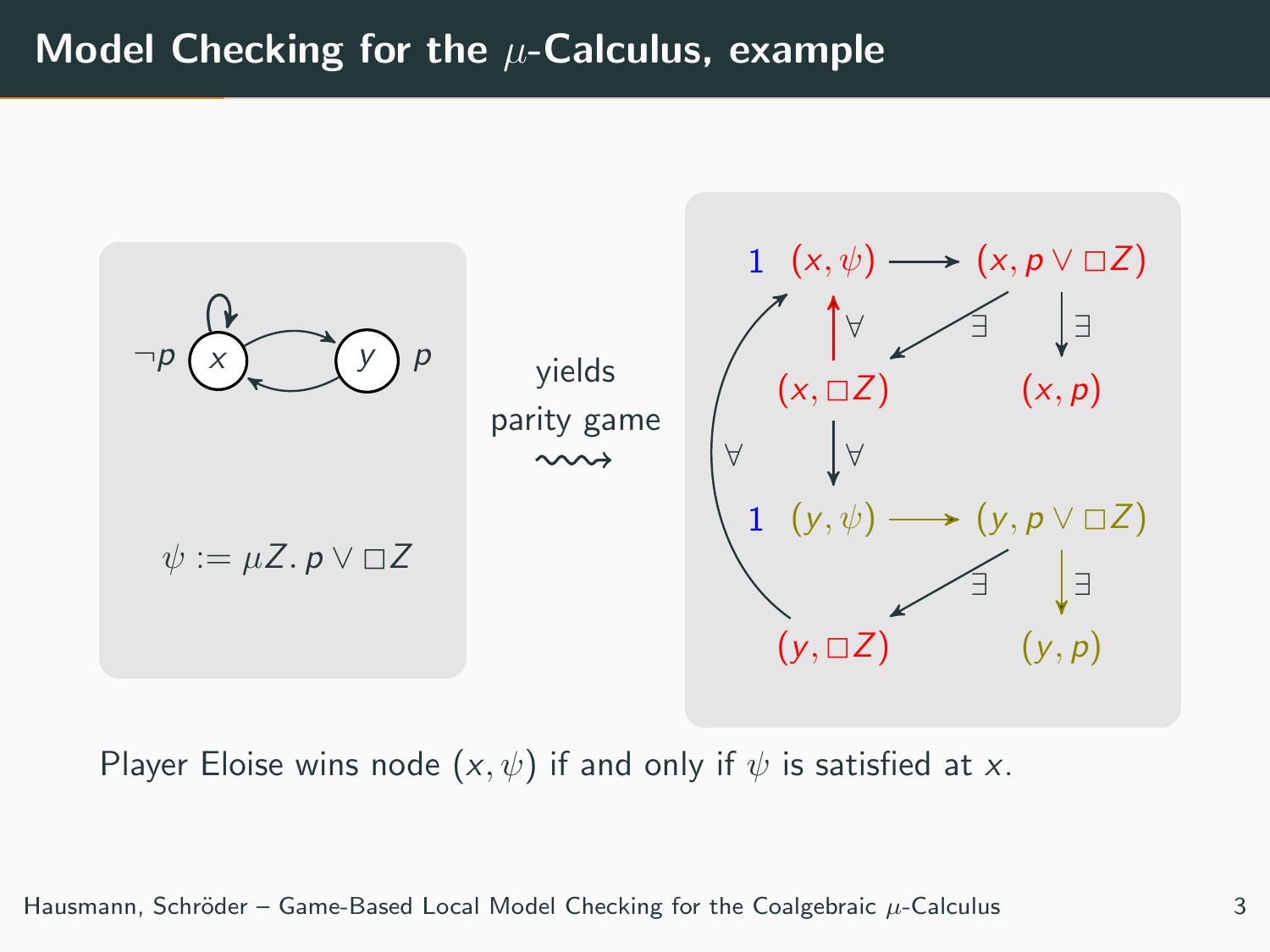Set V of fixpoint variables, set Λ of modalities, closed under duals.

Syntax:  $\phi, \psi := \top | \bot | \phi \wedge \psi | \phi \vee \psi | X | \nabla \psi | \mu X. \psi | \nu X. \psi \quad \nabla \in \Lambda, X \in \mathbf{V}$ 

**Set**-endofunctor T, predicate lifting<sup>1</sup> for  $\heartsuit \in \Lambda$ : natural transformation  $[\![ \heartsuit ]\!] : \mathcal{Q} \to \mathcal{Q} \circ \mathcal{T}^{op}$ 

Assume monotonicity of predicate liftings  $(A \subseteq B \Rightarrow \llbracket \heartsuit \rrbracket A \subseteq \llbracket \heartsuit \rrbracket B)$ 

1 [Pattinson, 2007]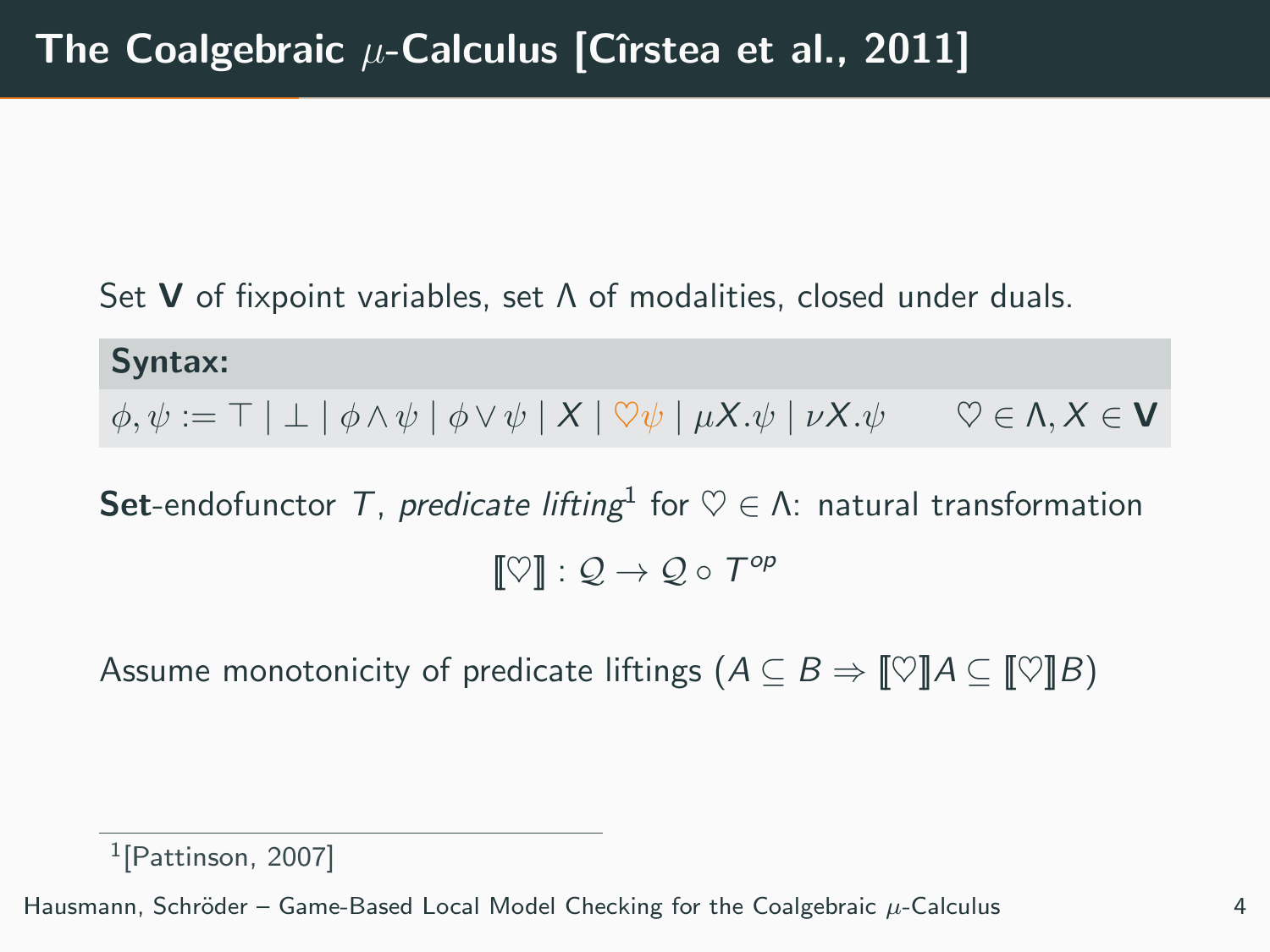#### Semantics:

Models: T-coalgebras ( $C, \xi : C \rightarrow TC$ ), extension of formulas:

$$
\llbracket X \rrbracket_{\sigma} = \sigma(X) \qquad \qquad \llbracket \heartsuit \psi \rrbracket_{\sigma} = \xi^{-1} [\llbracket \heartsuit \rrbracket [\psi \rrbracket_{\sigma}]
$$

$$
\llbracket \mu X. \psi \rrbracket_{\sigma} = \text{LFP} (\llbracket \psi \rrbracket_{\sigma}^X) \qquad \qquad \llbracket \nu X. \psi \rrbracket_{\sigma} = \text{GFP} (\llbracket \psi \rrbracket_{\sigma}^X)
$$

where  $\sigma: \mathsf{V} \to \mathcal{P}(\mathsf{C}),$  where  $\llbracket \psi \rrbracket_{\sigma}^{\chi}(A) = \llbracket \psi \rrbracket_{\sigma[X \mapsto A]}$  for  $A \subseteq \mathsf{C}$  and where  $(\sigma[X \mapsto A])(X) = A$ ,  $(\sigma[X \mapsto A])(Y) = \sigma(Y)$  for  $X \neq Y$ .

Hence  $x \in \llbracket \heartsuit \psi \rrbracket$  if and only if  $\xi(x) \in \llbracket \heartsuit \rrbracket \llbracket \psi \rrbracket$ .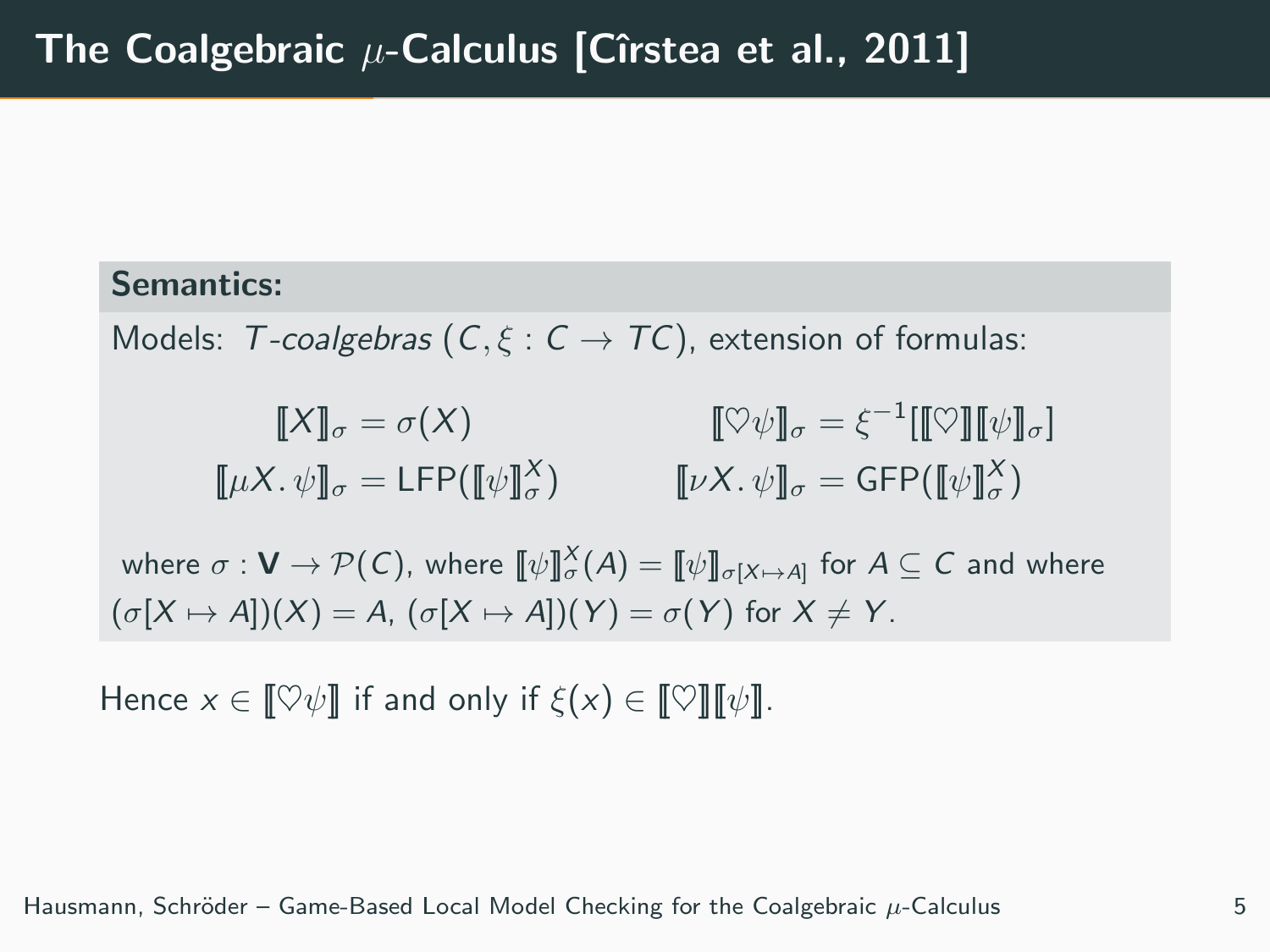- $\blacktriangleright$   $\top = \mathcal{P}$ : transition systems  $(C, \xi : C \rightarrow \mathcal{P}(C))$ 
	- modalities:  $\diamond$ . $\Box$
	- standard  $\mu$ -calculus, e.g.  $\mu X. \psi \vee \Diamond X$
- $\blacktriangleright$   $\top = \mathcal{B}$  (bag functor): graded transition systems  $(C, \xi : C \rightarrow \mathcal{B}(C))$ 
	- modalities:  $\langle g \rangle$ , [g],  $g \in \mathbb{N}$
	- $-$  graded  $\mu$ -calculus $^2$ , e.g.  $\mu X.\; \psi \vee \langle 1 \rangle X$
- $\blacktriangleright$   $\top = \mathcal{G}$ : concurrent game frames
	- Set N of agents, modalities  $[D], \langle D \rangle$ ,  $D \subseteq N$
	- $-$  alternating-time  $\mu$ -calculus $^3$ , e.g.  $\nu X.\; \psi\wedge [D]X$
- $\blacktriangleright$   $\top = \mathcal{D}$ : Markov chains
	- modalities  $\langle p \rangle$ ,[p],  $p \in \mathbb{O} \cap [0, 1]$
	- (two-valued) probabilistic  $\mu$ -calculus, e.g.  $\nu X. \psi \wedge (0.5)X$

<sup>2</sup> [Kupferman et al.,2002]

<sup>3</sup> [Alur et al., 2002]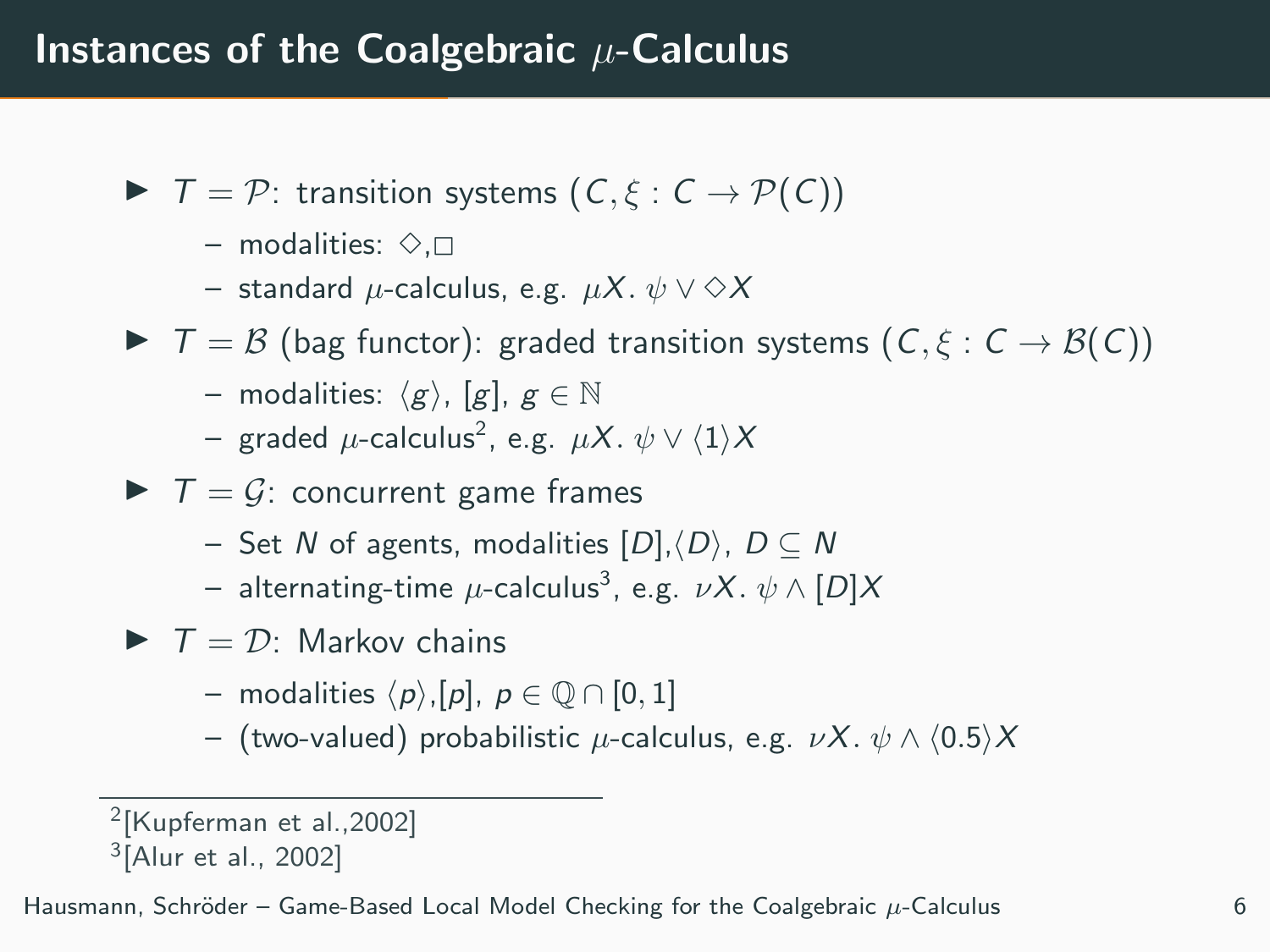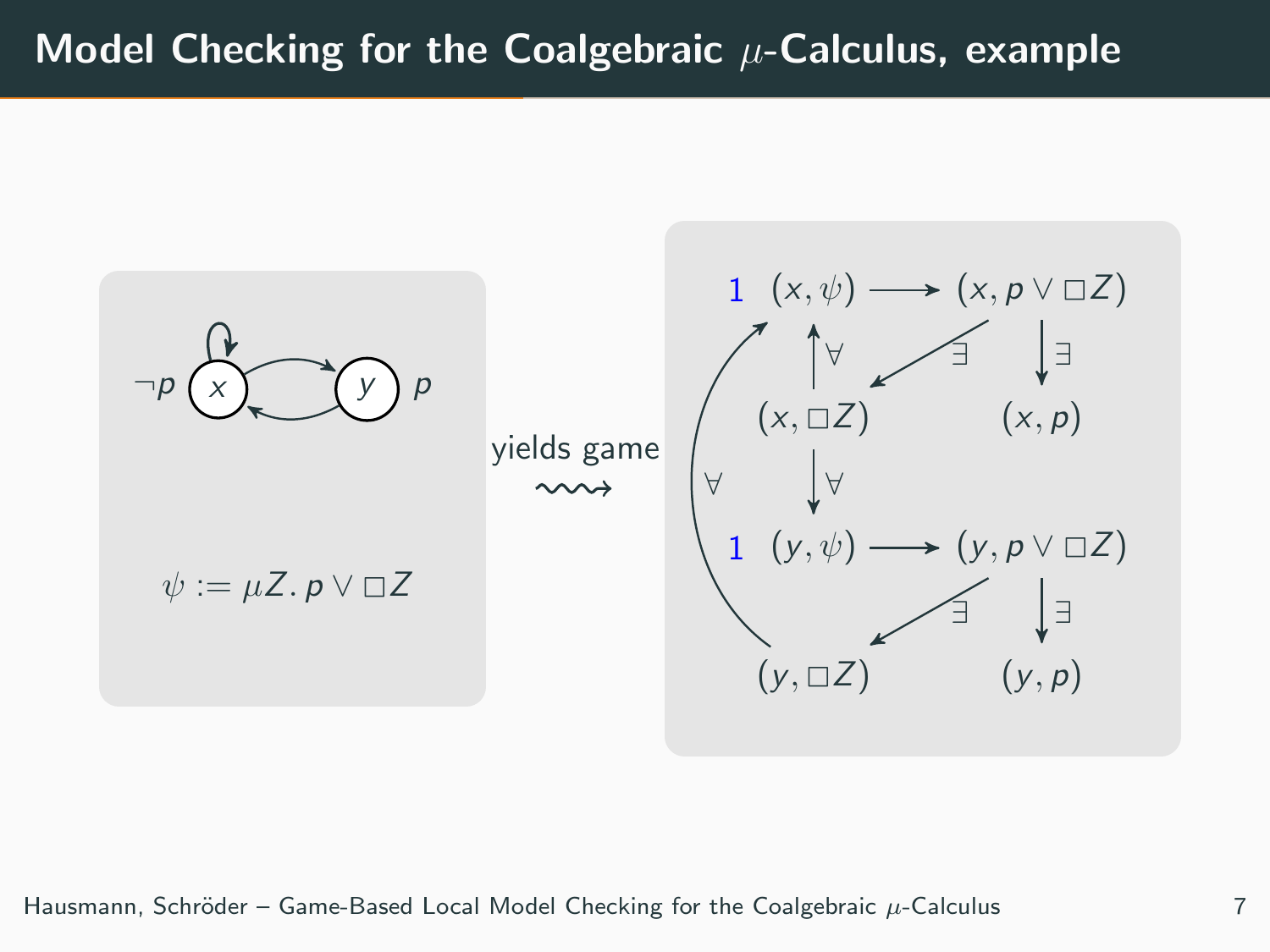### Model Checking for the Coalgebraic  $\mu$ -Calculus, example



Hausmann, Schröder – Game-Based Local Model Checking for the Coalgebraic  $\mu$ -Calculus 8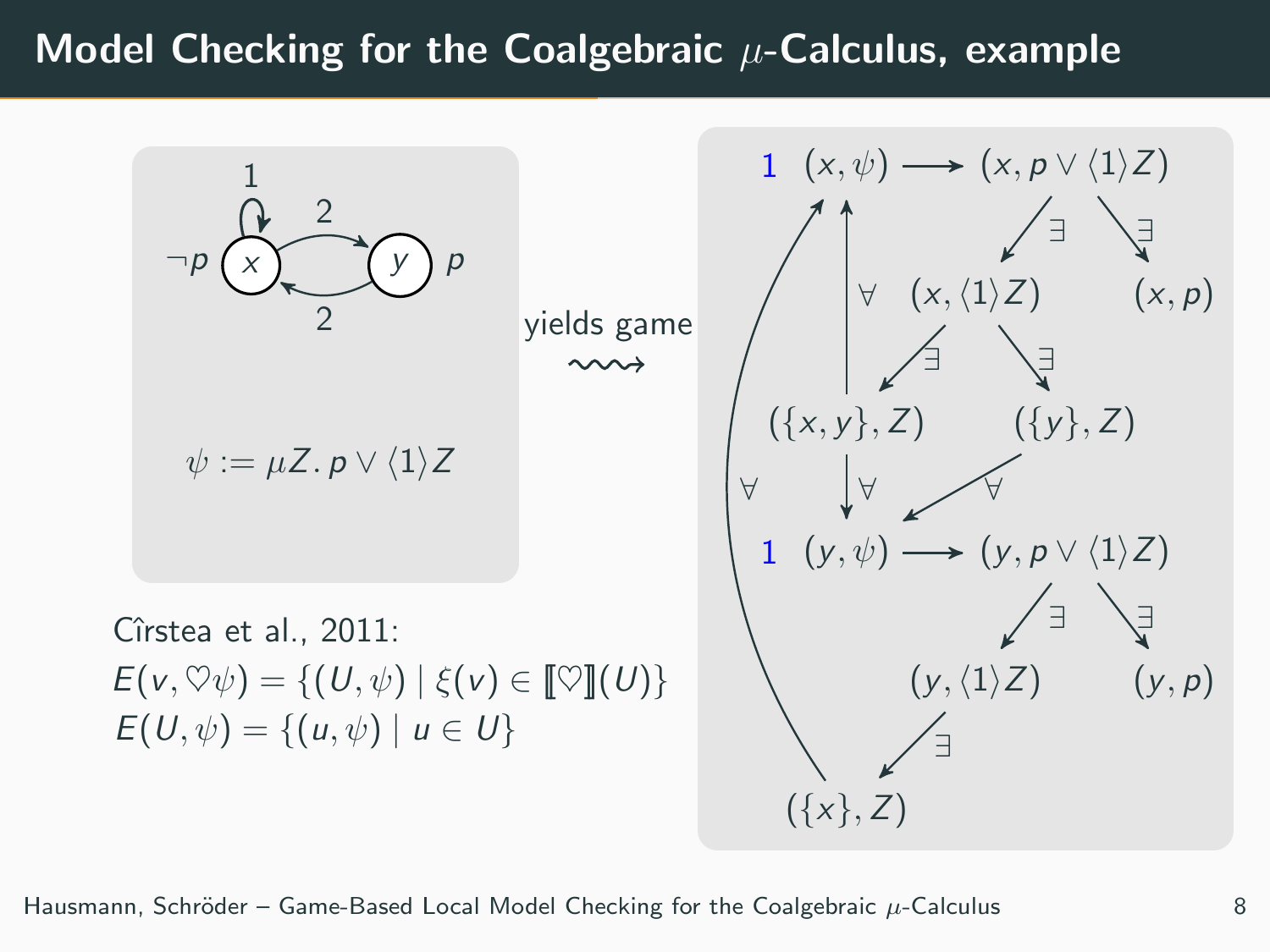### Model Checking for the Coalgebraic  $\mu$ -Calculus, example



Hausmann, Schröder – Game-Based Local Model Checking for the Coalgebraic  $\mu$ -Calculus 9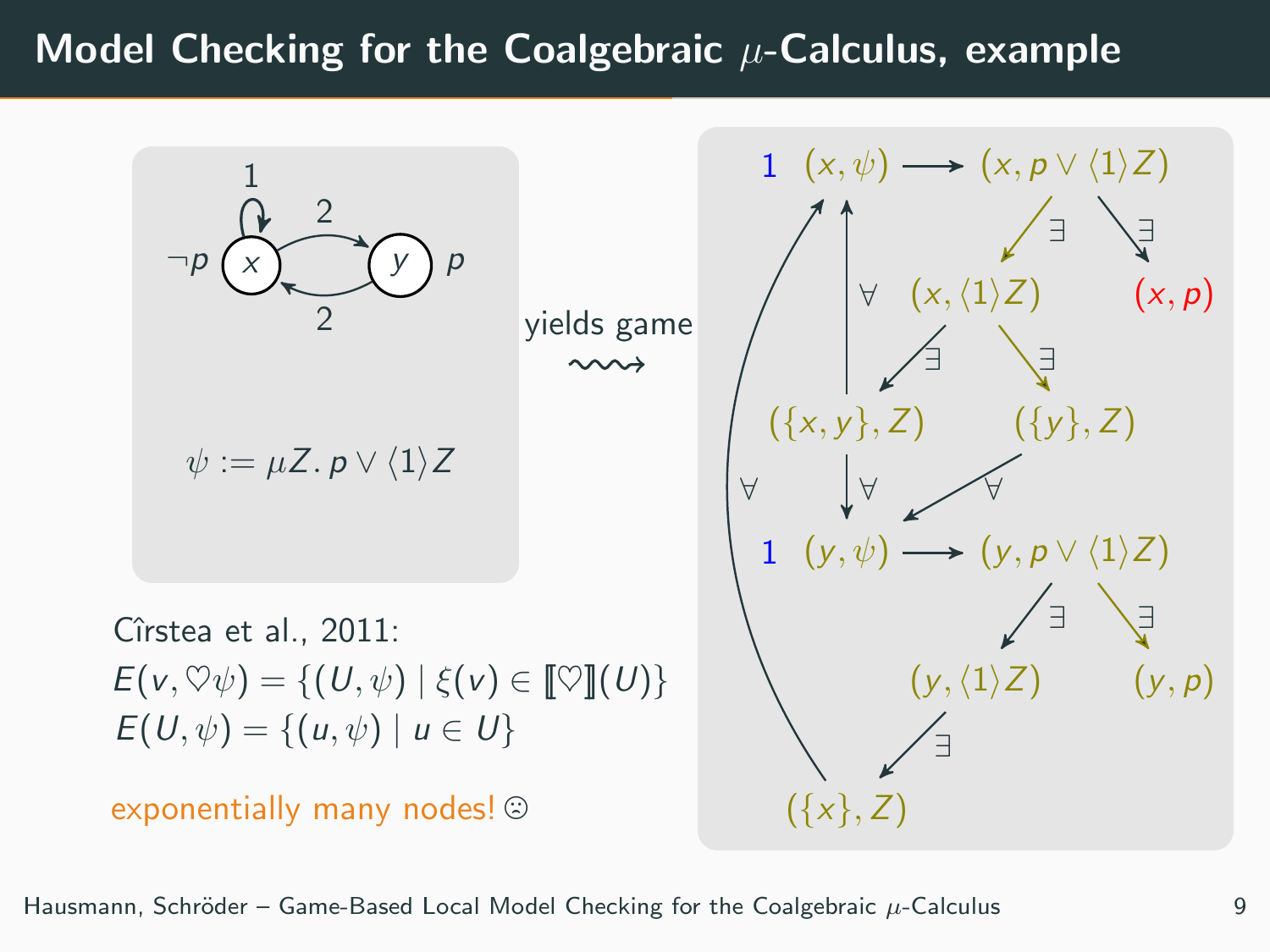#### Theorem

If modalities for a coalgebraic logic can be evaluated in P, the model checking problem of the  $\mu$ -calculus over this logic is in NP  $\cap$  CO-NP.

Proof: Logic is closed under negation, hence containment in NP suffices. Guess polynomial-sized witness for Eloise winning exponential-size game; verify witness in polynomial time by checking that all paths are even and that modalities are satisfied within witness.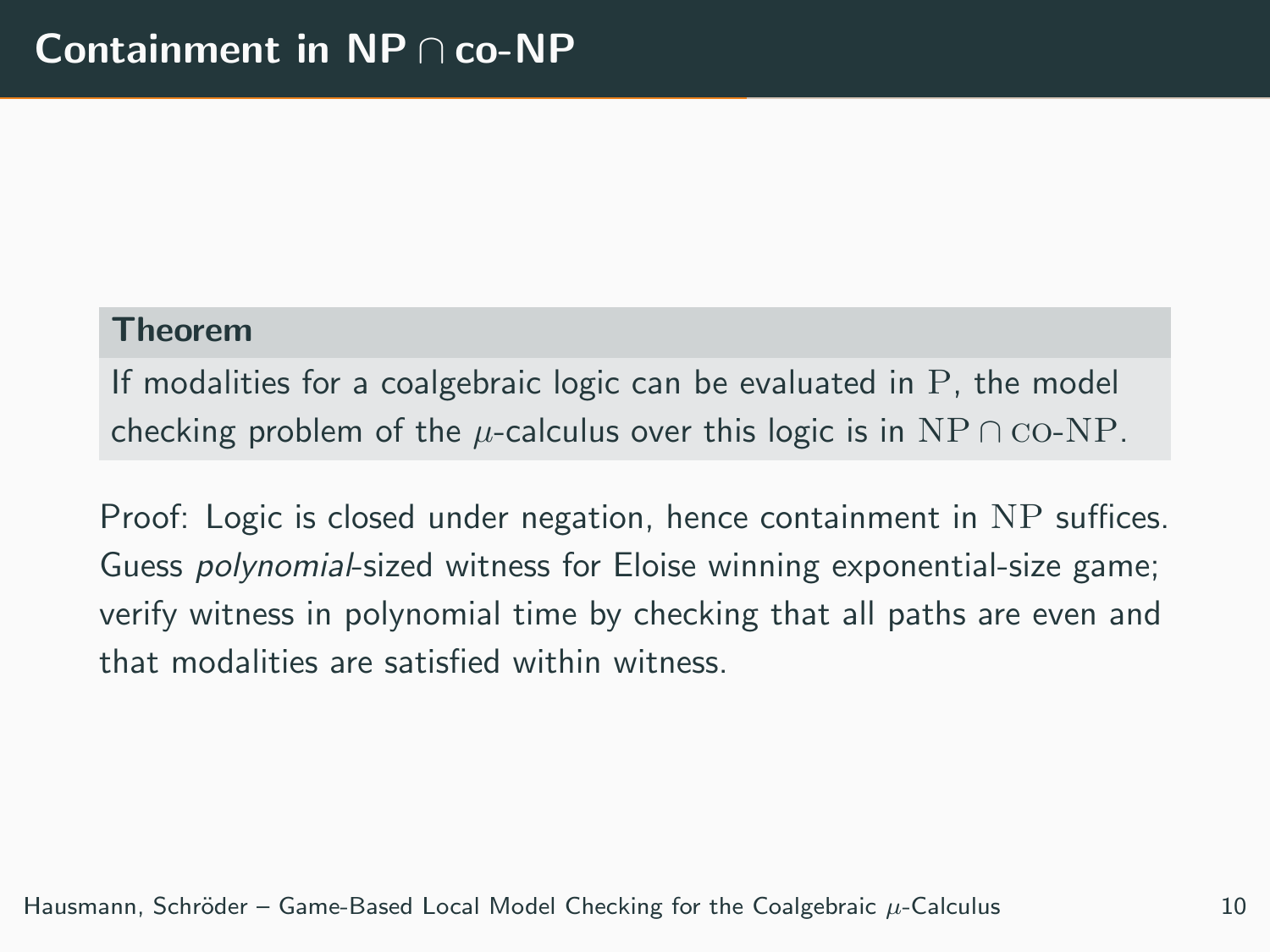### Faster Model Checking for some Coalgebraic  $\mu$ -Calculi

For some logics, smaller modal one-step games exist, e.g.



$$
(y,0,0) \stackrel{\exists}{\rightarrow} (y,2,1) \stackrel{\forall}{\rightarrow} (\perp,2,0)
$$
\n
$$
\downarrow \exists
$$
\n
$$
(x,0,0) \stackrel{\exists}{\rightarrow} (x,1,1) \qquad (y,Z)
$$
\n
$$
\downarrow \exists
$$
\n
$$
(\perp,0,0) \qquad (\perp,1,0) \qquad (x,Z)
$$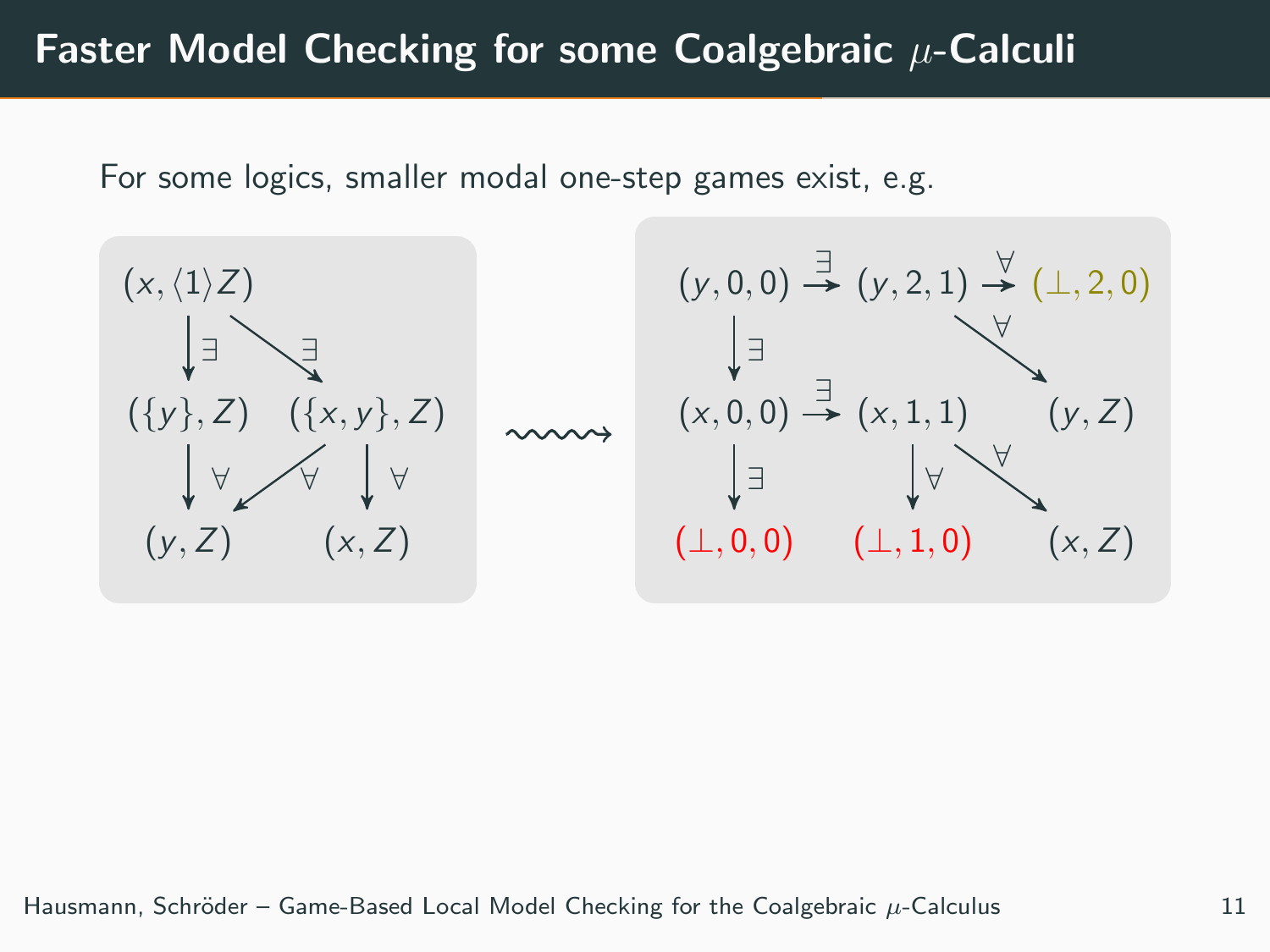### Faster Model Checking for some Coalgebraic  $\mu$ -Calculi

For some logics, smaller modal one-step games exist, e.g.



#### Theorem

The model checking problem of the serial, alternating-time and graded (with grades coded in unary)  $\mu$ -calculi is in QP.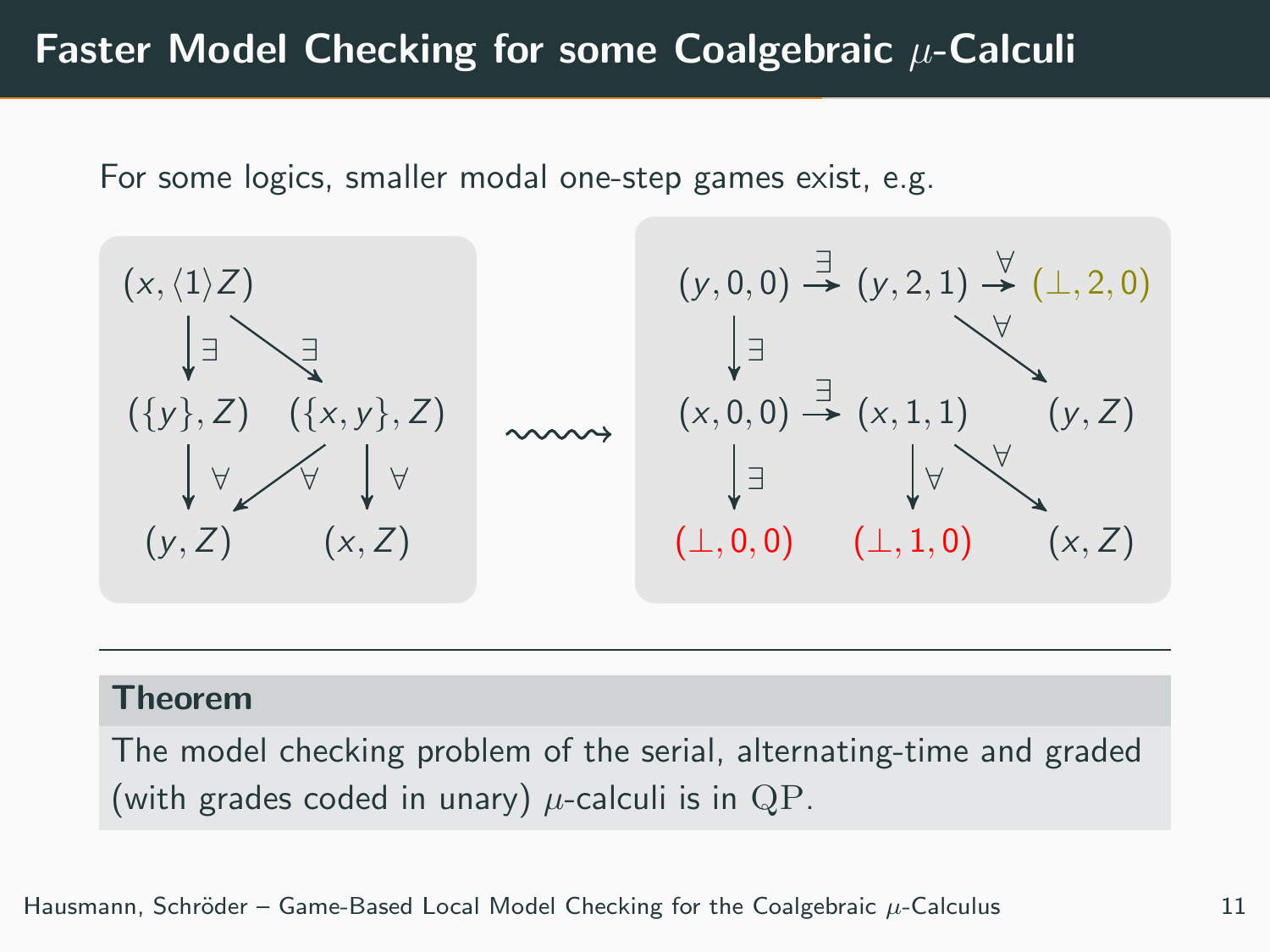#### Theorem

If the modalities of a coalgebraic logic can be evaluated in time  $p$ , the model checking problem of the  $\mu$ -calculus over this logic can be solved in time  $\mathcal{O}(p \cdot n^{\frac{d}{2}})$ ,  $(d$  alternation depth,  $n = |\chi| \cdot |\mathcal{C}|)$ .

Proof: By reduction to computing a nested fixpoint.

#### **Corollary**

- $\blacktriangleright$  The model checking problem of the probabilistic  $\mu$ -calculus can be solved in time  $\mathcal{O}((\mathsf{size}(\chi))^2 \cdot n^{\frac{d}{2}+4}).$
- $\blacktriangleright$  The model checking problem of the graded (with grades coded binary)  $\mu$ -calculus can be solved in time  $\mathcal{O}(\mathsf{size}(\chi) \cdot n^{\frac{d}{2}+2}).$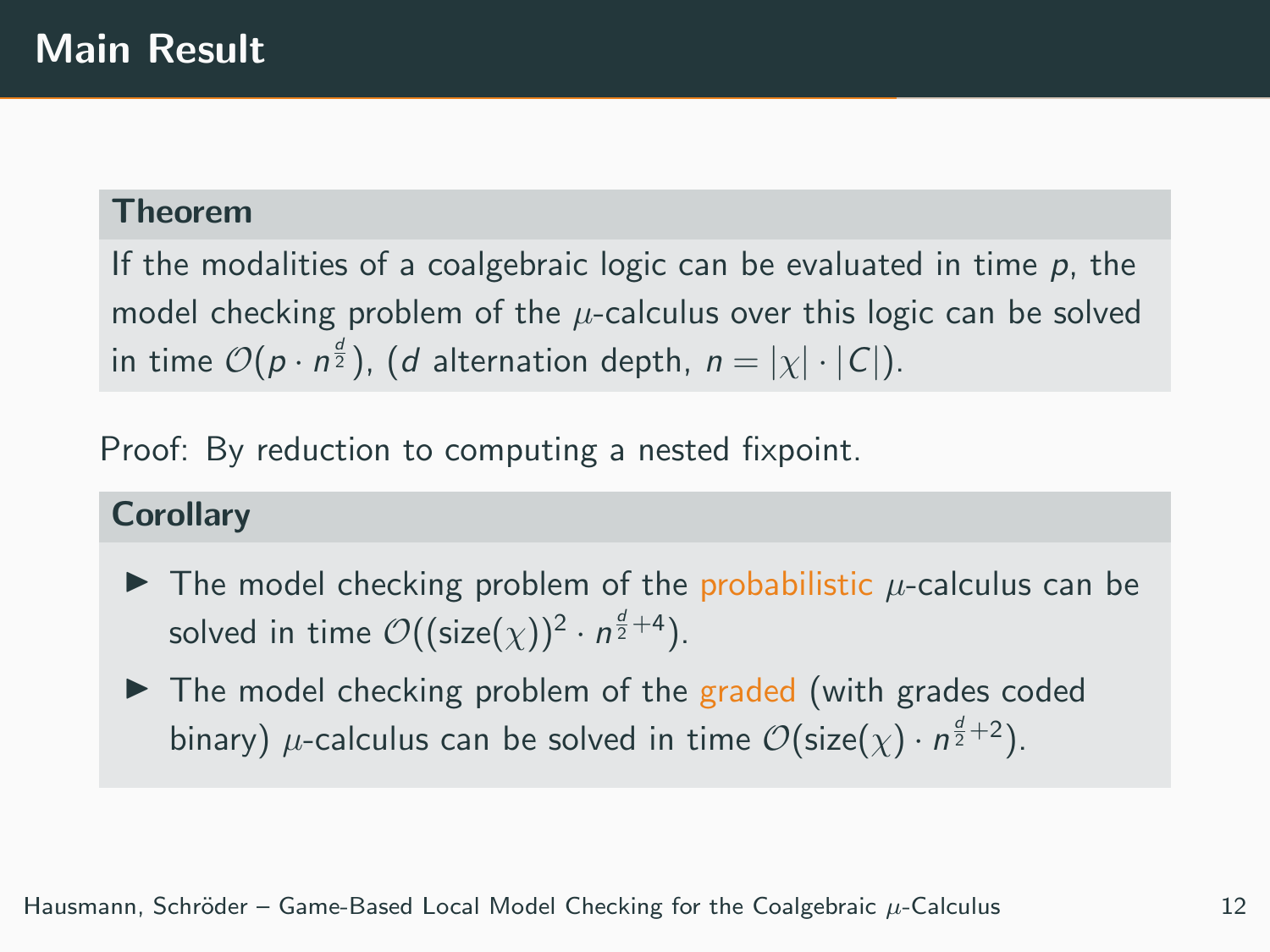Definition - Coalgebraic parity game: T-coalgebra  $(C, \xi : C \to TC)$  with mappings  $\Omega : C \to \mathbb{N}$ ,  $m : C \to \Lambda$ . Eloise wins node  $c \in C$  if there is even graph  $(D, R)$  on C s.t. for all  $d \in D$ ,  $\xi(d) \in [m(d)]R(d)$ .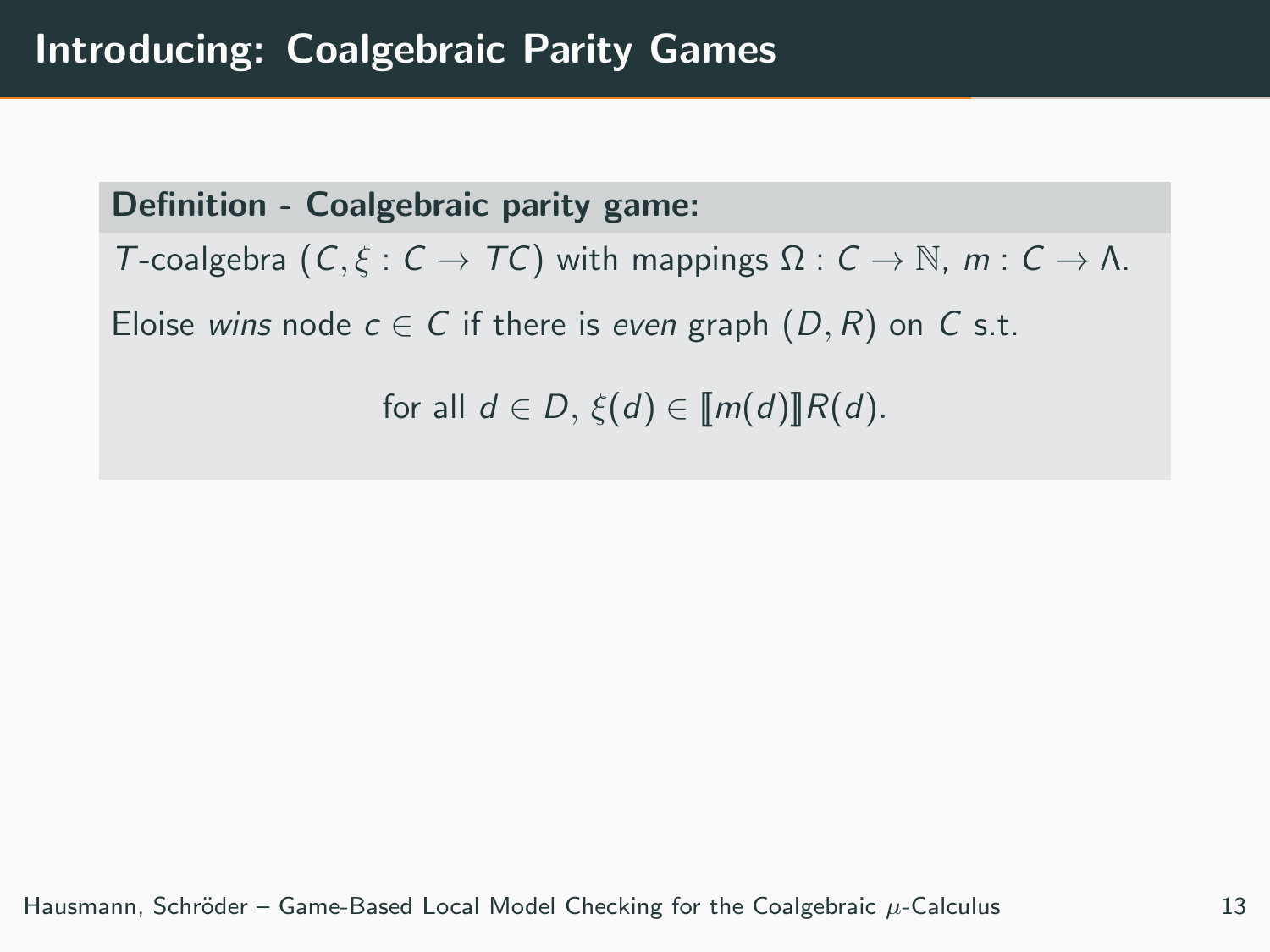Definition - Coalgebraic parity game: T-coalgebra  $(C, \xi : C \to TC)$  with mappings  $\Omega : C \to \mathbb{N}$ ,  $m : C \to \Lambda$ . Eloise wins node  $c \in C$  if there is even graph  $(D, R)$  on C s.t. for all  $d \in D$ ,  $\xi(d) \in [m(d)]R(d)$ .

#### e.g.

 $T = \mathcal{P}$ : parity game for T is graph  $(C, \xi : C \rightarrow \mathcal{P}(C))$  with priority map  $\Omega$  and node ownership map  $m : C \to \{ \diamondsuit, \Box \}.$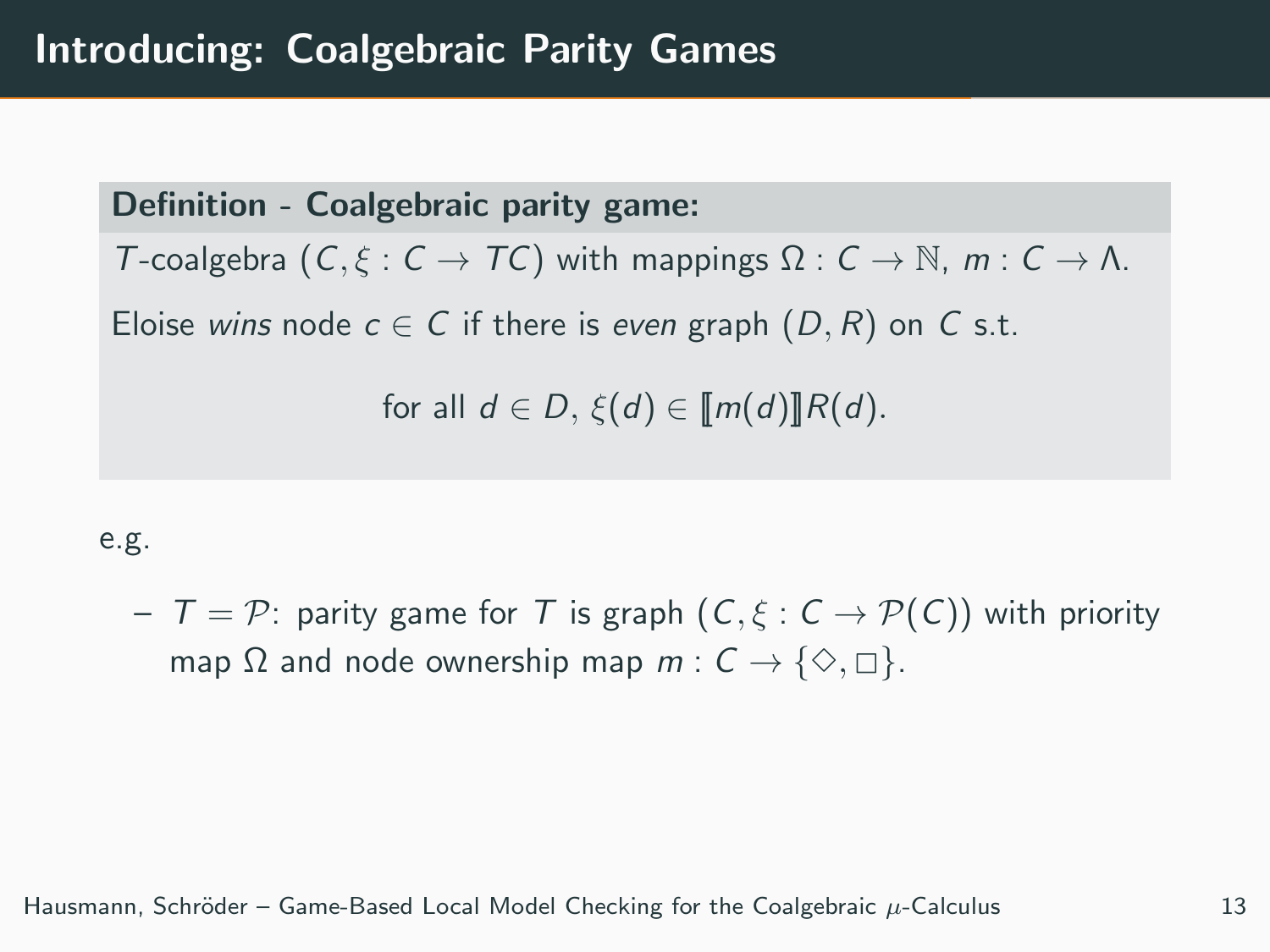Definition - Coalgebraic parity game:

T-coalgebra  $(C, \xi : C \to TC)$  with mappings  $\Omega : C \to \mathbb{N}$ ,  $m : C \to \Lambda$ .

Eloise wins node  $c \in C$  if there is even graph  $(D, R)$  on C s.t.

for all  $d \in D$ ,  $\xi(d) \in [m(d)]R(d)$ .

#### e.g.

- $T = \mathcal{P}$ : parity game for T is graph  $(C, \xi : C \rightarrow \mathcal{P}(C))$  with priority map  $\Omega$  and node ownership map  $m : C \to \{\diamondsuit, \square\}.$
- $T = D$ : parity game for T is Markov chain  $(C, \xi : C \rightarrow \mathcal{D}(C))$  with priority map  $\Omega$  and map  $m: C \rightarrow \{\langle p \rangle, [p] \mid p \in \mathbb{Q} \cap [0,1]\}$ .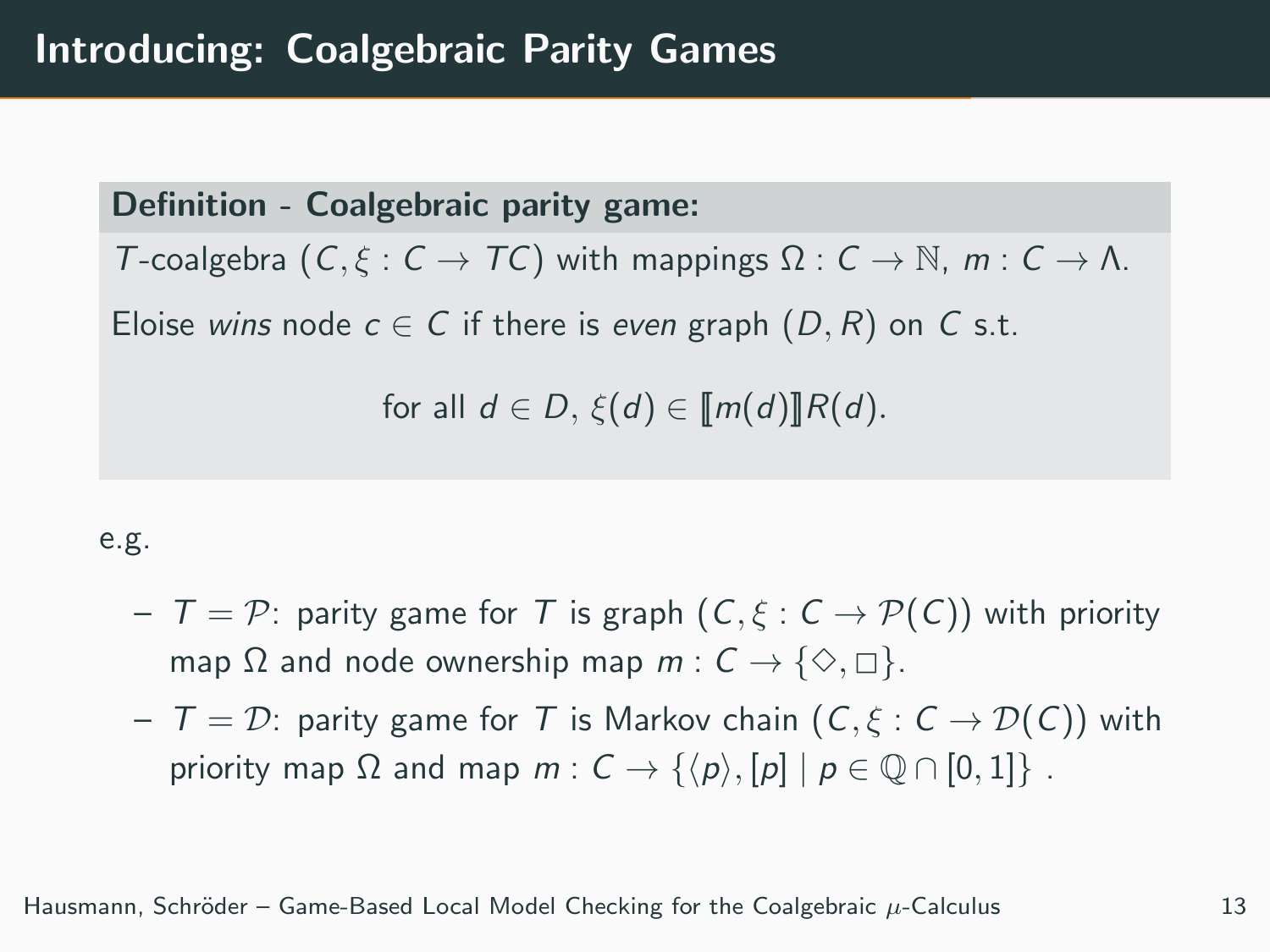### Coalgebraic Parity Games, examples

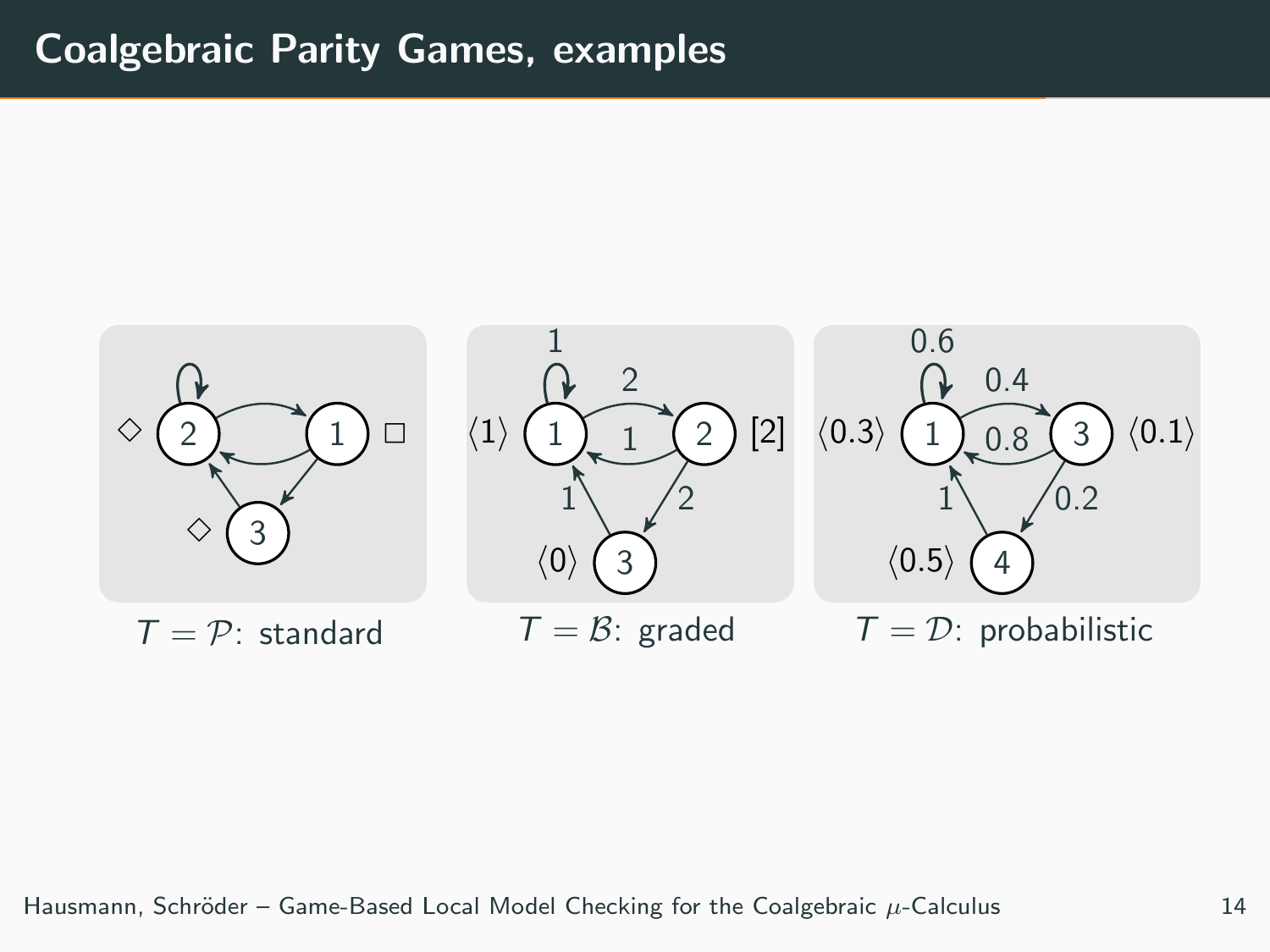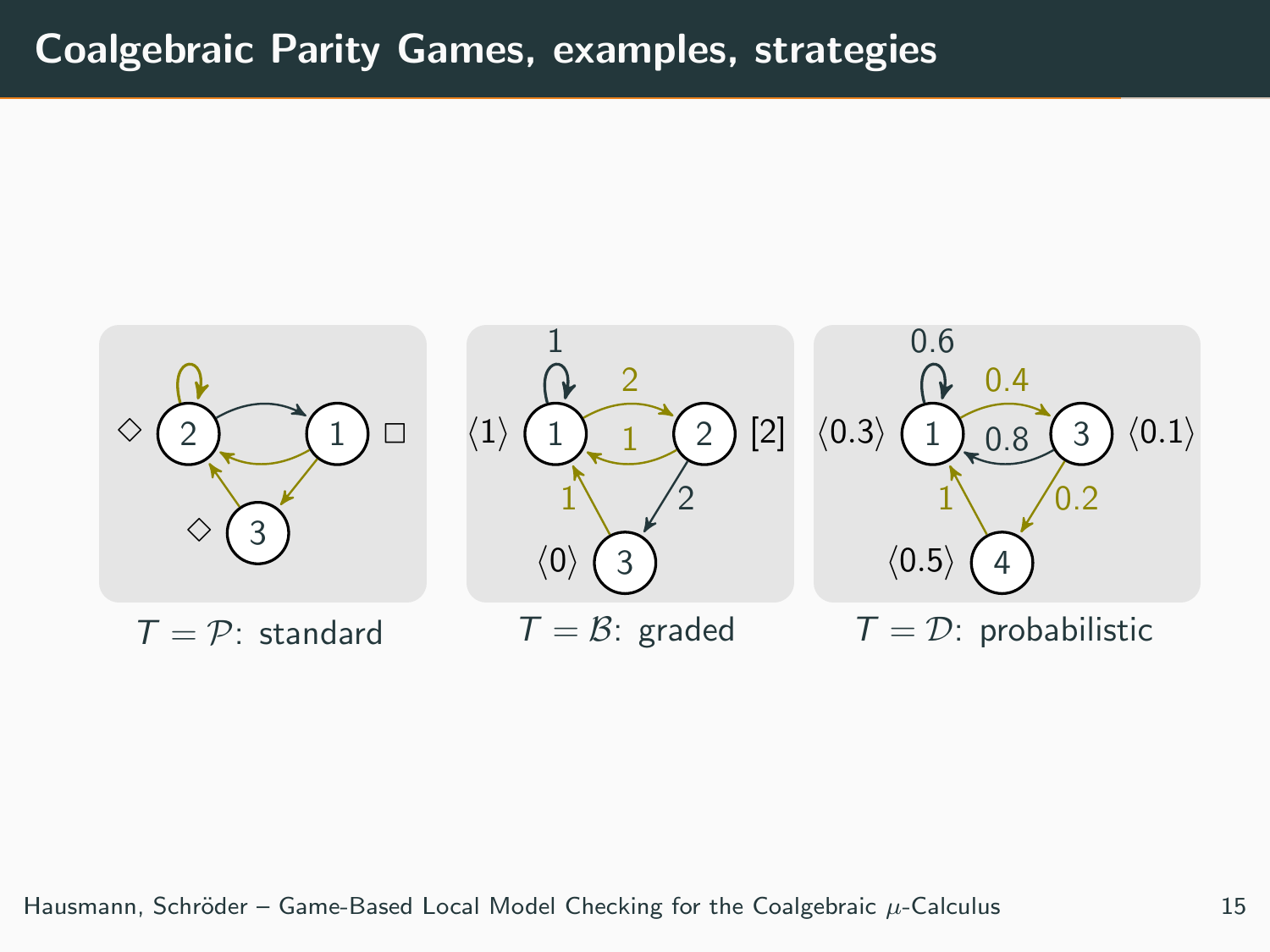### Solving Coalgebraic Parity Games

Compute winning regions in coalgebraic parity games by fixpoint iteration: Define  $f : C \times Cl(\psi)$  by

$$
f(X_0, \ldots, X_k) = \{ (v, \psi) \in V_{\exists} \mid \exists i . \Omega(v, \psi) = i, E(v, \psi) \cap X_i \neq \emptyset \} \cup
$$
  

$$
\{ (v, \psi) \in V_{\forall} \mid \exists i . \Omega(v, \psi) = i, E(v, \psi) \subseteq X_i \} \cup
$$
  

$$
\{ (v, \heartsuit \psi) \mid \xi(v) \in [\![\heartsuit]\!] X_0 \}
$$

Put 
$$
\text{win}_{\exists} = \eta_k X_k \ldotp \eta_{k-1} X_{k-1} \ldots \eta_0 X_0 \ldotp f(X_0, \ldots, X_k)
$$
  
 $(\eta_i = \text{GFP if } i \text{ even}, \eta_i = \text{LFP if } i \text{ odd.})$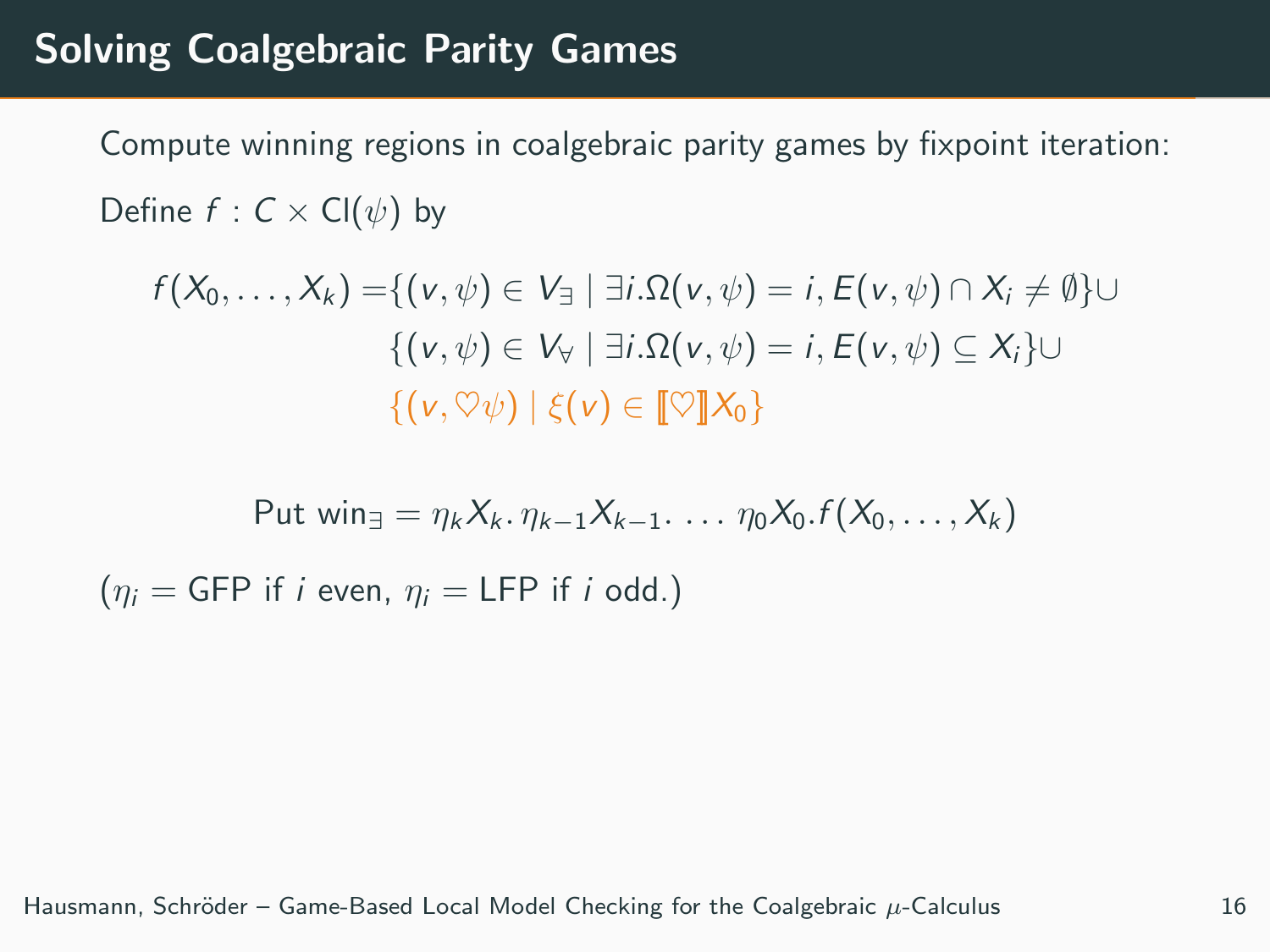### Solving Coalgebraic Parity Games

Compute winning regions in coalgebraic parity games by fixpoint iteration: Define  $f: C \times Cl(\psi)$  by

$$
f(X_0, \ldots, X_k) = \{ (v, \psi) \in V_{\exists} \mid \exists i . \Omega(v, \psi) = i, E(v, \psi) \cap X_i \neq \emptyset \} \cup
$$
  

$$
\{ (v, \psi) \in V_{\forall} \mid \exists i . \Omega(v, \psi) = i, E(v, \psi) \subseteq X_i \} \cup
$$
  

$$
\{ (v, \heartsuit \psi) \mid \xi(v) \in [\![\heartsuit]\!] X_0 \}
$$

Put 
$$
\text{win}_{\exists} = \eta_k X_k \cdot \eta_{k-1} X_{k-1} \cdot \ldots \eta_0 X_0 \cdot f(X_0, \ldots, X_k)
$$

 $(n_i = GFP$  if i even,  $n_i = LFP$  if i odd.)

#### Theorem:

We have  $x \in \llbracket \psi \rrbracket$  if and only if  $(x, \psi) \in \text{win}_{\exists}$ .

Enables local model checking: Start with initial node, expand nodes step by step, compute win $\frac{1}{2}$  (and dual set win $\frac{1}{2}$ ) at any point (partial game).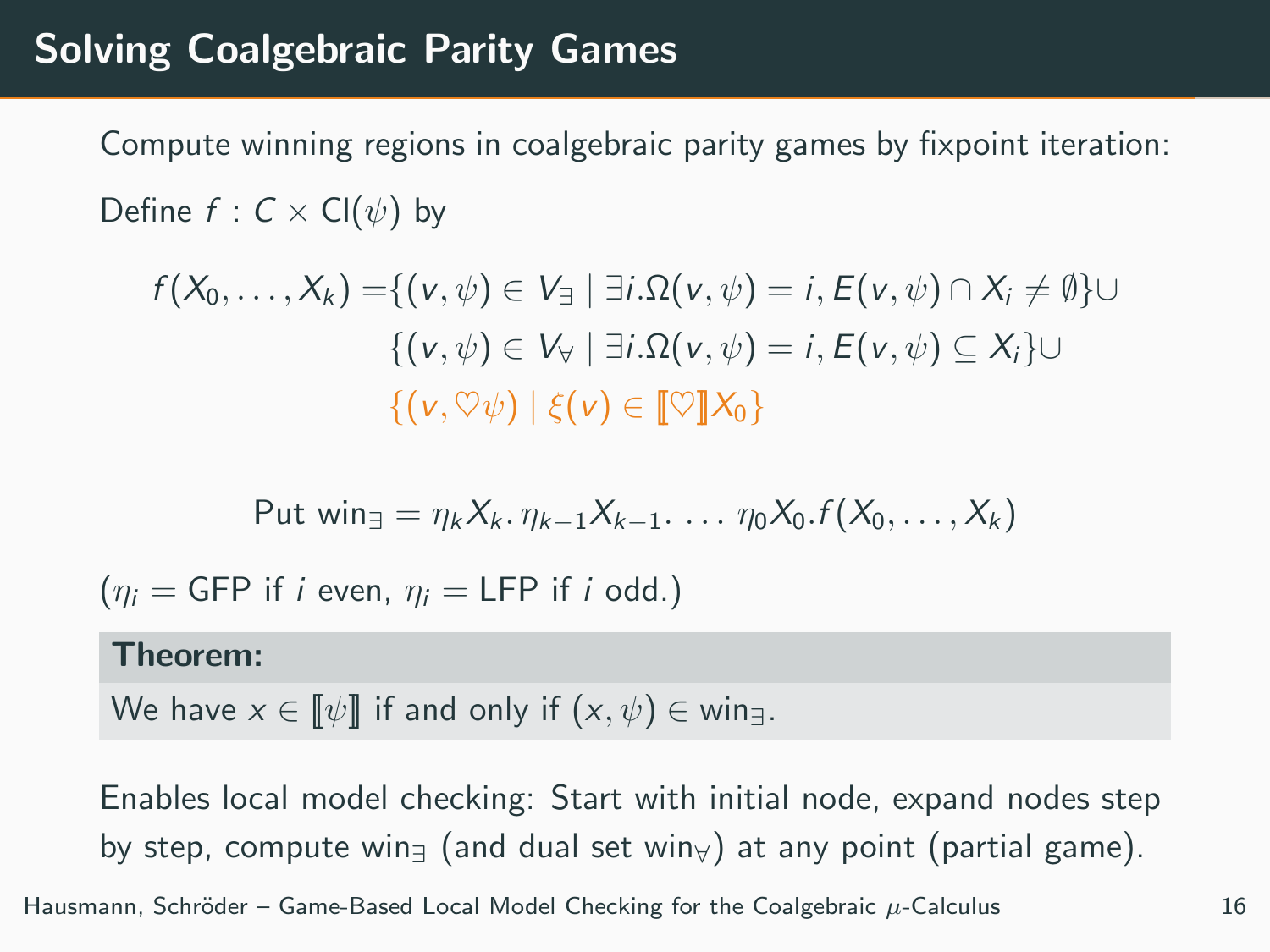## Conclusion

#### Results:

- Model checking problem of a coalgebraic  $\mu$ -calculus is in  $NP \cap co-NP$  if modalities can be evaluated in polynomial time.
- For the serial, alternating-time and graded (with grades coded in unary)  $\mu$ -calculi, model checking is in QP.
- Reduction to coalgebraic parity games; solving these by fixpoint iteration yields time bound  $\mathcal{O}(p \cdot n^{\frac{d}{2}}).$
- $-$  Implementation as part of COOL<sup>4</sup> solves coalgebraic parity games.

### Current/future work:

- Compute nested fixpoints in quasipolynomial time.<sup>5</sup>
- Use Zielonka's algorithm to compute nested fixpoints.

<sup>4</sup><https://www8.cs.fau.de/research:software:cool> <sup>5</sup><https://arxiv.org/abs/1907.07020>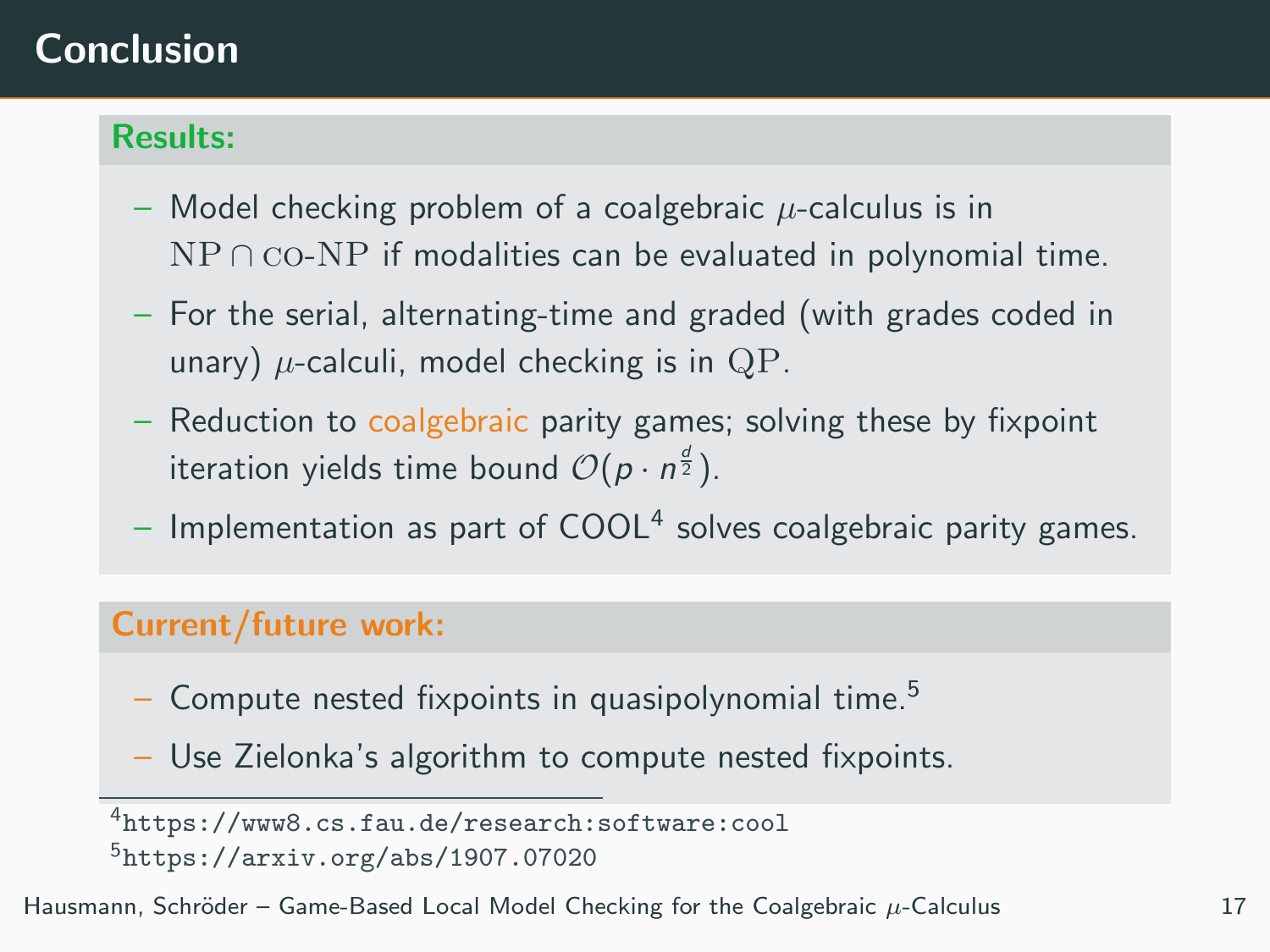**C.** Cîrstea, C. Kupke, and D. Pattinson.

**EXPTIME** tableaux for the coalgebraic  $\mu$ -calculus. In Computer Science Logic, CSL 2009, volume 5771 of LNCS, pages 179–193. Springer, 2009.

F. G. Fontaine, R. A. Leal, and Y. Venema.

Automata for coalgebras: An approach using predicate liftings. In S. Abramsky, C. Gavoille, C. Kirchner, F. Meyer auf der Heide, and P. G. Spirakis, editors, ICALP (2), volume 6199 of Lecture Notes in Computer Science. Springer, 2010.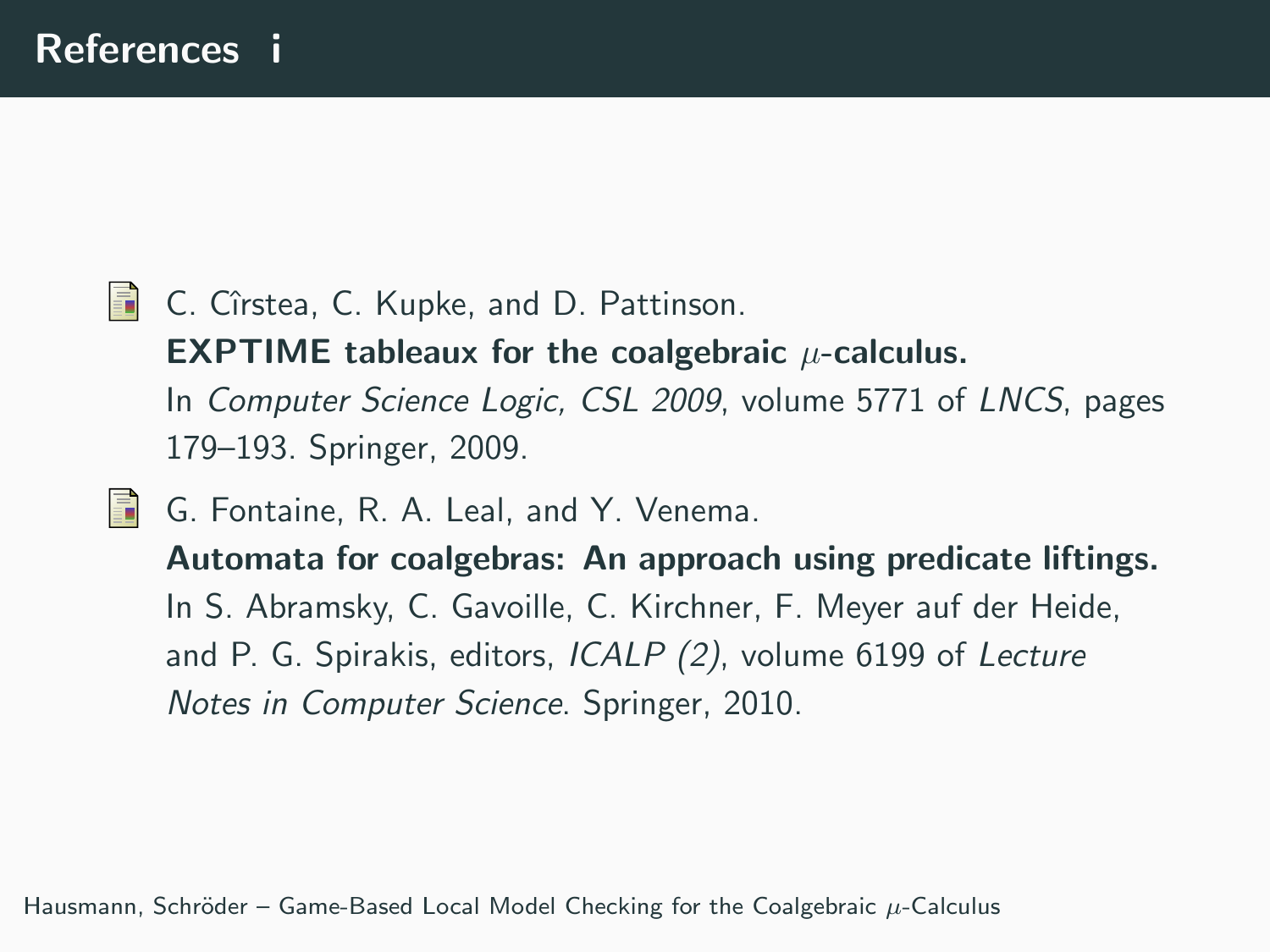### References ii

H D. Hausmann and L. Schröder.

Global caching for the flat coalgebraic  $\mu$ -calculus.

In Temporal Representation and Reasoning, TIME 2015, pages 121–143. IEEE Computer Society, 2015.

- **D.** Hausmann, L. Schröder, and H.-P. Deifel. Permutation games for the weakly aconjunctive  $\mu$ -calculus. In Tools and Algorithms for the Construction and Analysis of Systems, TACAS 2018, volume 10205–10206 of LNCS. Springer, to appear.
- D. Hausmann, L. Schröder, and C. Egger. H Global caching for the alternation-free coalgebraic  $\mu$ -calculus. In Concurrency Theory, CONCUR 2016, volume 59 of LIPIcs, pages 34:1–34:15. Schloss Dagstuhl - Leibniz-Zentrum für Informatik, 2016.